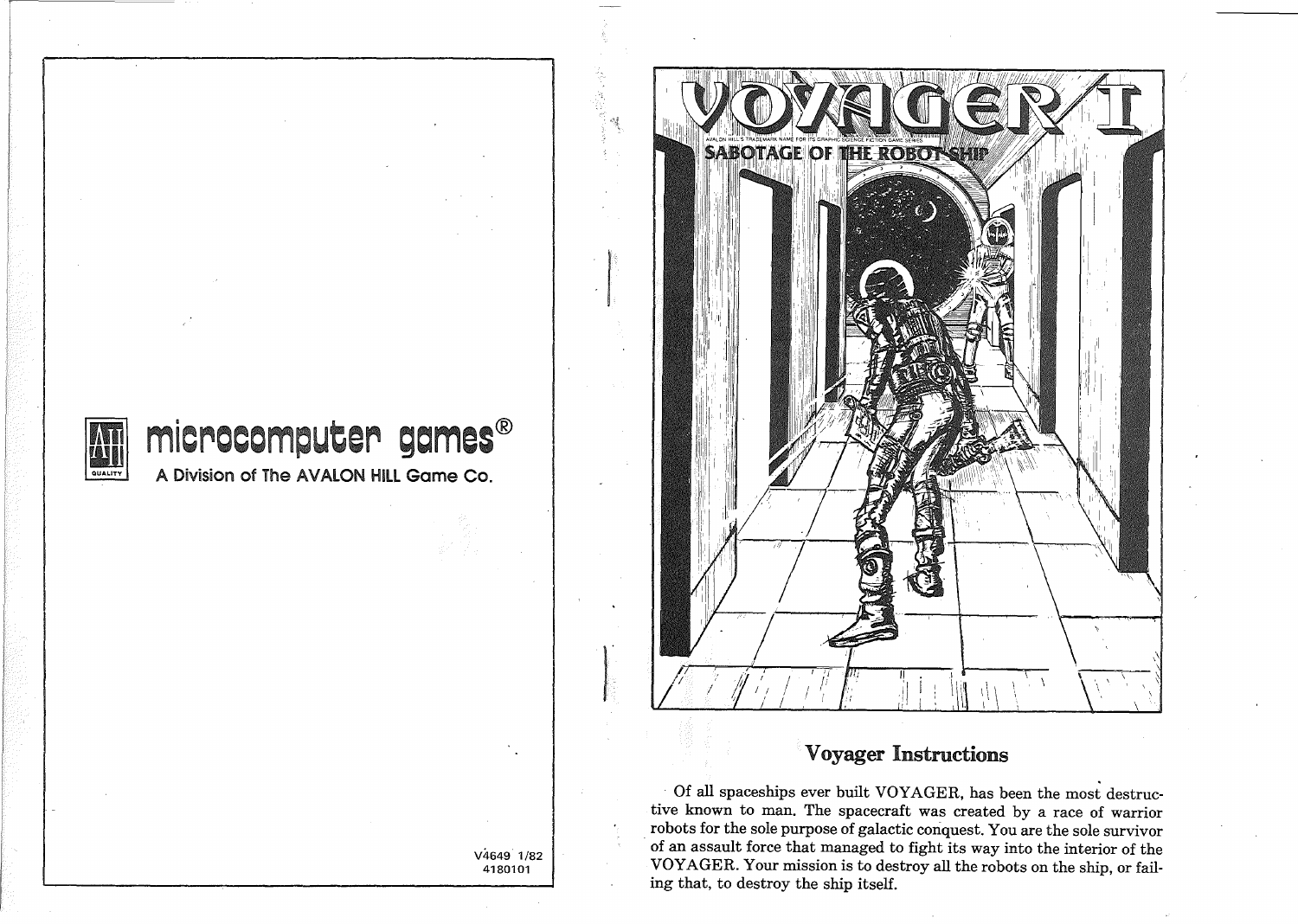The Voyager program is a real time, role playing game. The spaceship has four levels, each with 36 locations. These locations resemble rooms and/or corridors. The rooms can contain objects such as generators, elevators, laser rifles, shuttle craft, or Robots. At the start of the game you do not know where things are on the ship. You must explore in order to find the locations of the objects and robots.

### Program Set-Up

Voyager is unique in that each game is randomly generated. The computer will create a new interior for the spaceships and place the objects and robots randomly throughout. Thus, no two games will ever be exactly the same.

At the beginning of each game-"NEW GAME  $Y/N$ ?" will be displayed. If you wish to load a previously saved game, type 'N', otherwise enter 'Y' to this prompt. Because of the large number of locations and objects that must be randomly generated and placed, there will be an approximate 5 MINUTE set up period at the beginning of each game. When the program is ready for play, a 'Play' mode 3-D graphic display will appear on the monitor.

### GRAPHIC DISPLAYS

There are two types of Graphic Displays in the Voyager program; PLAY and MAP.

### PLAY Mode Display

In PLAY Mode the computer displays a 3-D view of one of the 144 different interior locations of the ship as you would see it yourself.





Each of these interior locations will have four different views, depending on which direction you are facing. As you move, the 3-D view displayed will be redrawn.

To the right of the Play mode display (and Map display) are Histograms of your strength points (SP), charge of laser (CH), and generating capacity of the ship (GE), drawn left to right respectively.

SP, Strength points-the SP Histogram indicates your current strength status. Strength points are expended during movement or for each hit received in combat with <sup>a</sup> robot. If your SP drops to zero during movement, you must stop and rest. If your strength points drop to zero during combat, you are dead. Strength points are gained at a rate of 1 SP for each second that you remain in the same location. No strength points are gained when in MAP Mode or when the 3-D display is being redrawn.

CH, Charge of laser-records current charge of your laser rifle. If you do not have a laser, the Histogram will indicate a fully charged laser rifle.

GE, Generating Capacity-at the start of the game the ship's generating capacity is 100%. As you destroy the ship's generators, the GE will drop. When the generating capacity drops to zero the ship will self destruct in 60 seconds. This is the only way to destroy the space ship. Hint: It is a good idea to be within 60 seconds of a shuttle craft when you destroy the last generator.

The histogram is updated when any of the displayed quantities change.

Below the 3-D view (except TRS-80 Color Computer) is listed all of the valid 'PLAY MODE' commands (See command section). Because of differences between the TRS-80, Model I and III the 'direction' commands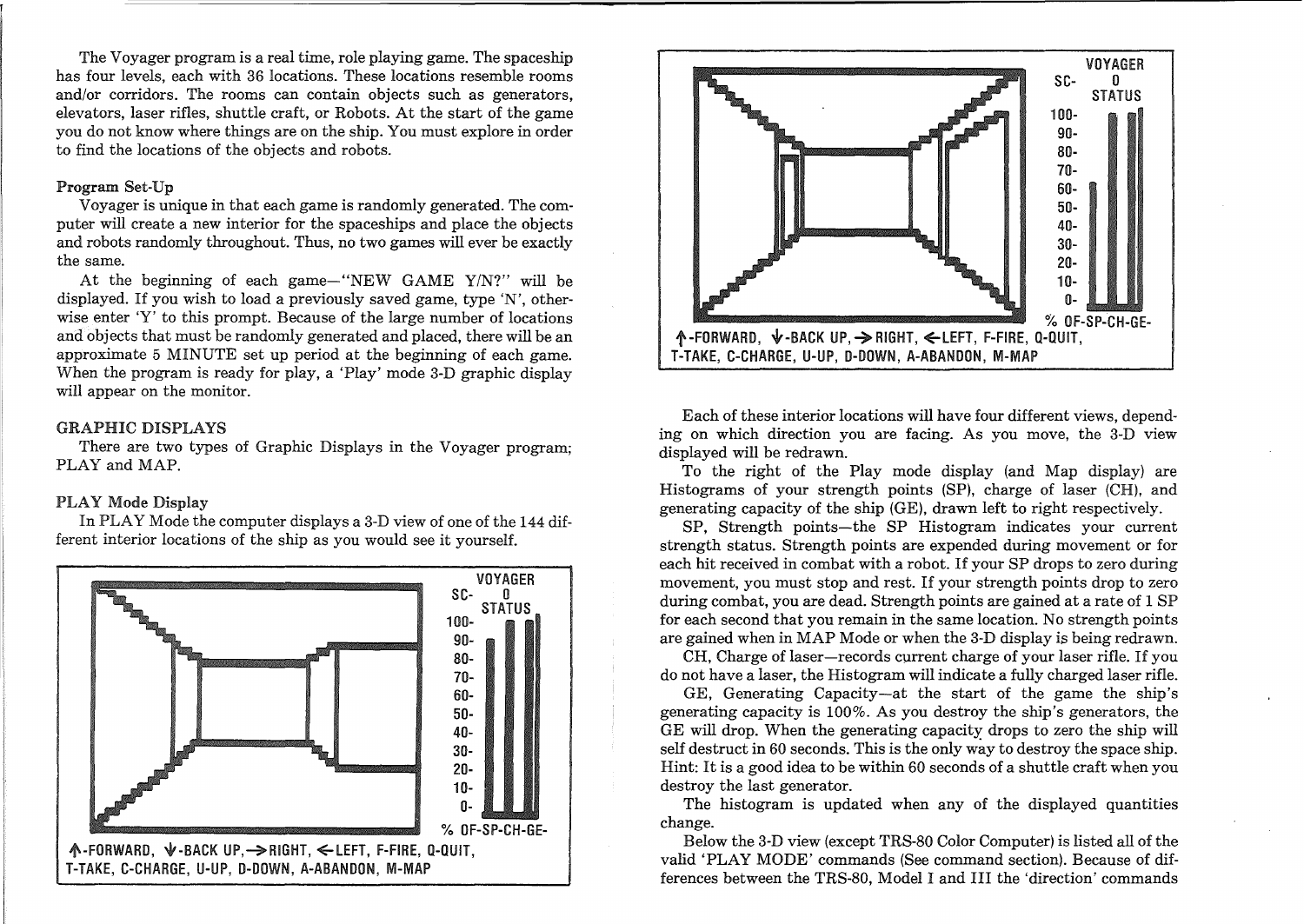listed under the 3-D view of the Model III are incorrect. Refer to the Command section for the correct direction commands.

Except on the TRS-80 Color Computer, your score (SC) will be displayed on the Play mode display. On the TRS-80 Color your score will be recorded on the MAP Mode display. Below (above on Atari and CBM) the Histogram (except the TRS-80 Color Computer) the name of any object viewed on the 3-D screen will be displayed.

NOTE, when in PLAY MODE you are in 'real time'. The real time clock will be momentarily halted whenever the 3-D display is redrawn or when the Histogram is updated. You are not in real time when in the MAP Mode.

### MAP Display

At the beginning of the game the map display will be blank, except for the single room in which you start the game. As you explore the ship, the computer will add each new location to the map.

Note: The Histogram is not displayed during the MAP display on the Atari. Apple, and TRS Color.



At the bottom of the map display are defined the symbols of all the objects that can be seen on the map. Not listed among these symbols are those symbols used to indicate the players location and direction he is facing. These symbols are:  $\sim$ mm $\sim$  90

| <b>TRS-90</b> |   |                         |                                                                    |
|---------------|---|-------------------------|--------------------------------------------------------------------|
| Model I       |   | <b>ATARI ALL Others</b> |                                                                    |
| Л             | u |                         | player is facing up (or towards<br>the top of the monitor)         |
| 业             | d | $\Box$                  | player is facing down (or<br>towards the bottom of the<br>monitor) |

| <b>TRS-80</b> |                         |                                                                    |
|---------------|-------------------------|--------------------------------------------------------------------|
| Model I       | <b>ATARI ALL Others</b> |                                                                    |
| $\rightarrow$ | R.                      | player is facing right (towards)<br>the right side of the monitor) |
| ⇐             |                         | player is facing left (towards the<br>left side of the monitor)    |

When the map display is entered, only the level that you are on will be When the map display is entered, only the level that you are on will be shown. To view a map of the other levels, press the  $'\uparrow$  arrow key for the level above or the ' $\mathbf{\hat{V}}$ ' arrow key to view the map of the level below.

Time is frozen whenever you are in the Map display mode.

### COMBAT

Combat takes place whenever you encounter a robot. Robots can only be destroyed with a laser rifle. Robots also have strength points (SP). Damage (loss of SP) to a robot is related to the charge of your laser. The first combatant whose strength points reach zero is dead/destroyed. If you are killed by <sup>a</sup> robot you will have the option of being revived. If you elect to be revived and continue the game the computer will randomly place you somewhere within the ship.

### COMMANDS

Commands consist of single keystrokes. Commands that can be used in the Play mode are:

### APPLE ALL Others (Arrows are cursor on CBM)

>

C

A

 $\,<\,$ 

 $\overrightarrow{ }$ 

- A move FORWARD, this command will move you one location forward. (unless you are facing a solid wall or a robot is in the way).
- $\sqrt{ }$ move BACKWARDS, this command will move you back one location, but it will not change your facing and you will still be looking the opposite way you have moved. (of course, if your back is against the wall you cannot move backwards). →

#### TURN Right.  $\leftarrow$

TURN Left. These commands are only facing commands, they will only turn you to face right or left. There is no movement to the location on the right or left.

C A Abandon the ship. This command can only be used in a room with a shuttle craft. Any attempt to abandon the ship without first setting the ship to self destruct (see self destruct), will result in the destruction of the shuttle by the robots.

charge laser rifle. Whenever in a generator room, with a laser rifle, you may use this command. It will cause the laser rifle to be fully charged.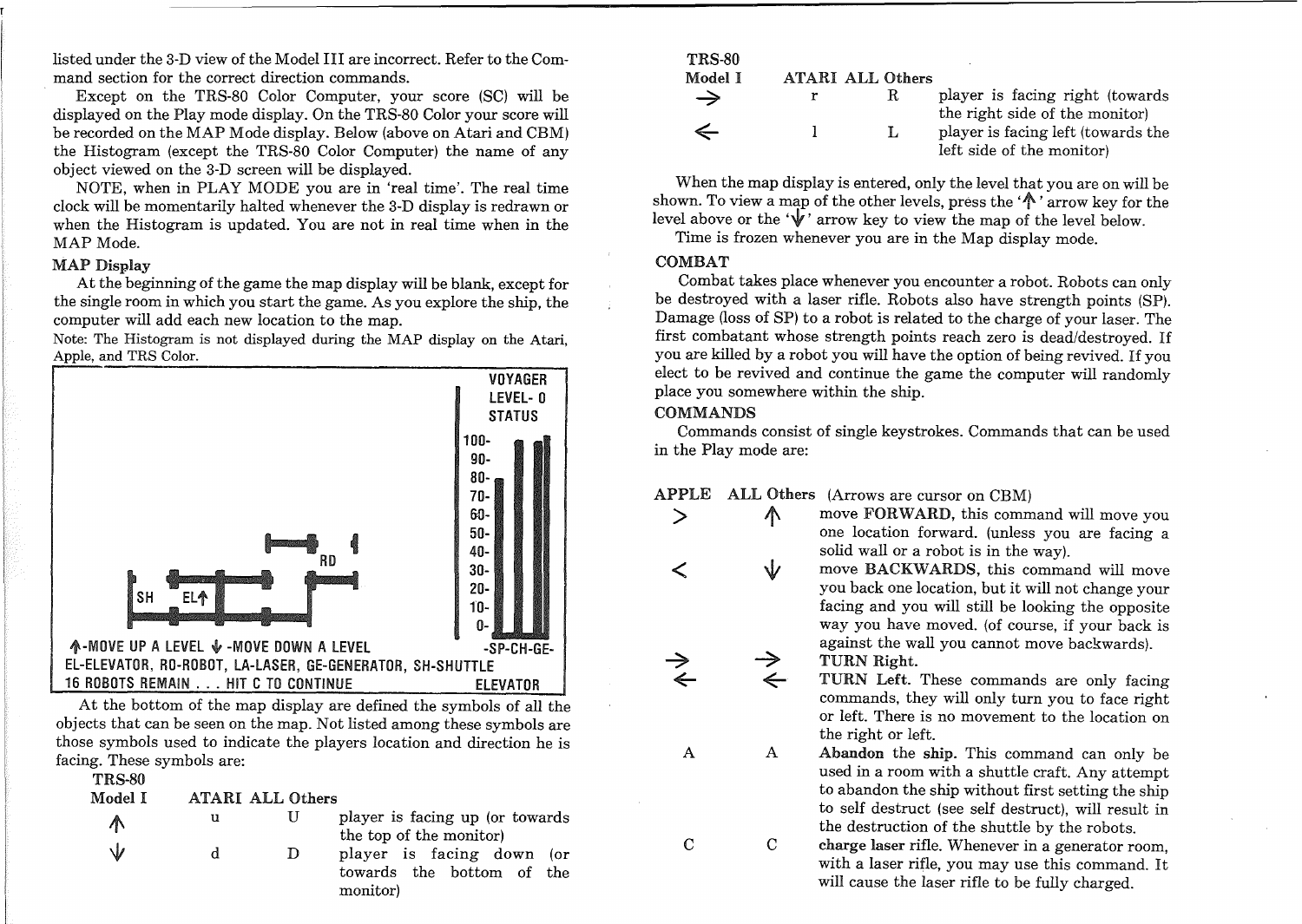### APPLE ALL Others

| D           |   | go Down in elevator. Can only be used in an       |
|-------------|---|---------------------------------------------------|
|             |   | elevator room and only if there is a level below. |
| $\mathbf F$ | ᢑ | Fire laser rifle. This command will only work if  |

- Fire laser rifle. This command will only work if you have a laser rifle in your hands. Laser rifles will destroy all objects, except elevators. F
- go to the MAP display. M M
- Take or replace laser rifle. You must find one and take it. All laser rifles are fully charged when taken or replaced. While not displayed as such in the Play mode display, the laser rifles are considered to be in charging racks when not in use.  $T$  $\mathbf{T}$
- go up in elevator. You must be in an elevator room and have a level above. U **T**
- quit game. If you quit the game, you will be asked if you want to save the game. If you wish to save the game the computer will prompt you for any required action on your part. Q Q

In addition to the above commands there are several commands that are only used in the Map mode. These are:

### APPLE ALL Others



look at map on next higher level

look at map on next lower level (note: if you have not explored a level, no map will be displayed) return to play mode and continue game.

#### MOVEMENT

There are two directions of movement in Voyager, vertical and horizontal.

Vertical movement is between the four separate levels of the spaceship, and can only be done in an elevator room. See 'U' and 'D' in the Commands section.

Horizontal movement is conducted only on one level at a time and is either in the forward or backward directions. It is not possible to move left or right. The RIGHT and LEFT commands (see Commands) are FACING commands, not movement commands.

EXAMPLE, in the following diagram there are three doors. You are standing just inside of door number three, facing door number one. Door two is on your left.



To move through door number one, press the 'FORWARD' key. If you want to move through door number two, just 'FAcE' left by pressing the TURN LEFT key. The display will be redrawn and appear as the diagram below.



You are now facing door number two and may move through it by pressing the FORWARD key.

The above room has not changed, you have only changed your FAC-ING direction.

Remember, you can only move to a new location within the ship by pressing the FORWARD/BACKWARD keys or by using an elevator to move to a different level of the ship.

#### Ship Destruction & Abandon Ship

When the generating capacity (GE) of the spaceship reaches zero, (when enough of the generators have been destroyed) the ship will self destruct. You will have 60 seconds to reach a shuttle craft and abandon ship.

This is the only means of destroying the spaceship. Any attempt to abandon the ship without first destroying all of the generators will result in the robots destroying the shuttle craft.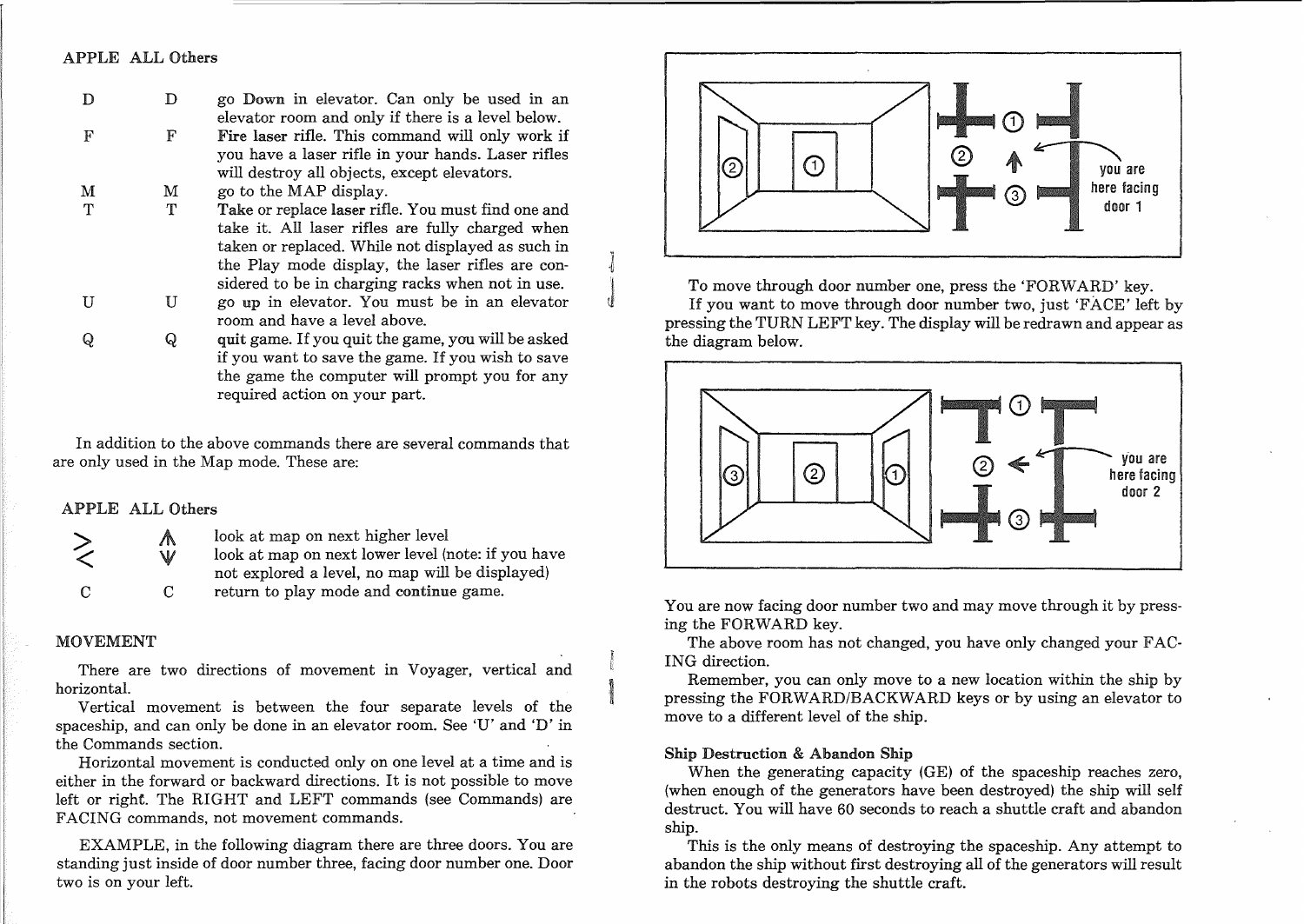### Winning Voyager

There are several ways to win at VOYAGER. First, and best, destroy all of the robots and capture the ship. Second, you can destroy all of the generators and set the ship to self destruct. Lastly, there is a running score kept by the computer. You can play against yourself or friends for high score.

### LOADING INSTRUCTIONS

### 32K ATARI 800/400 CASSETTE

The Atari program is located at the beginning of side one. Rewind your cassette and advance the clear "leader" (before the brown oxide coated portion of the tape) so it is just to the left of your cassette head.

- (1) Turn on your computer.
- (2) Insert the tape, hit play on the recorder.
- (3) Type CLOAD, and hit return twice.
- (4) When the computer says READY, type RUN and hit return.
- (5) When you hear the buzzer, hit return.

### APPLE II WITH 32K MIN. CASSETTE

The Apple II program is located on side one after the Atari 4/800 program. Remove the EAR/MIC jacks from your cassette recorder. By listening to the tape you can distinguish your program from that of the ATARI as you advance the cassette tape. The ATARI program gives an "on-again off-again" sound as if each line of code is being fed into the computer. The Apple program is easily recognized by the relatively high pitch and 'pure' quality of the calibration "tone" at the beginning of the program.

- (1) Turn on the computer.
- (2) From BASIC type CALL-I5I and hit return.
- (3) Insert the VOYAGER tape, advance to first Apple "tone".
- (4) Type IOOO.I300R and hit play on the tape then hit return.
- (5) Stop tape after  $*$  appears.
- (6) Get back to APPLESOFT. (Control C APPLE II plus, Control B on APPLE II with Applesoft card).
- (7) Type POKE I04,64:POKE I03,I:POKE 16384,0 check this *CAREFULLY* and hit return.
- (8) Advance tape to next "tone".
- (9) Type LOAD and hit play on tape, then hit return.
- (10) Stop tape after a "I" appears.
- (11) If you are starting a new game, Type: QZ=RND (any four digit negative number); after the second part of the program has been loaded.
	- Example: QZ=RND(-1234)
- (12) Type RUN

### TRS-80 COLOR COMPUTER

### WITH 16K EXTENDED BASIC CASSETTE

The TRS-80 Color computer program is the third computer program

on side one. You must advance the cassette past the ATARI and Apple II programs. By pulling out the EAR and MIC jacks from your recorder and listening to the sound of the code you should be able to distinguish the TRS-80 Color program from that of the Apple II which directly precedes. The TRS-80 Color program sounds raspier than that of the Apple. A portion of blank tape follows the conclusion of the Apple II program which is your cue to prepare to load the program.

- (1) Turn on the computer.
- (2) Type PCLEAR 2 and hit ENTER.
- (3) Insert the VOYAGER tape and hit play on the cassette recorder. It takes about <sup>2</sup> min. to load.
- (4) Type CLOAD and hit ENTER.
- (5) Type RUN and hit ENTER.

### PET CBM, 32K, CASSETTE

- The PET program is located at the beginning of side two.
- (1) Turn on your computer, insert the rewound tape and type: LOAD
- (2) Hit play on the tape unit.
- (3) The tape takes about 7 min. to load. Type RUN when the computer says READY.

### TRS-80 Models I and III Cassette

The TRS-80 Models I & III program is located on side two of the cassette after the PET program. By pulling out the EAR and MIC jacks on your recorder and listening to the tape, you can differentiate the PET progran: from the TRS-80 program. The PET sounds louder, yet has a lower pitch. The PET program lasts approximately 7 minutes and is followed by a portion of blank tape, which is your cue to prepare to load the TRS-80 program. When you have advanced the cassette to this location:

- (1) Turn on the computer (Model III-enter 'L' to CASS prompt)
- (2) When the computer says "MEMORY SIZE ", type 32543 and hit ENTER
- (3) Then type SYSTEM and hit ENTER
- (4) Place the Voyager tape in the cassette recorder and hit the PLAY button. (Of course, after finding the location of your program per above directions.)
- (5) Type V and hit return. The tape will play for about 10 seconds.
- (6) On the TRS-80 I, hit the break key. On the TRS-80 III hit ENTER.
- (7) Type CLOAD and hit ENTER. The tape will take about 4 min to load.
- (8) Type RUN and hit return.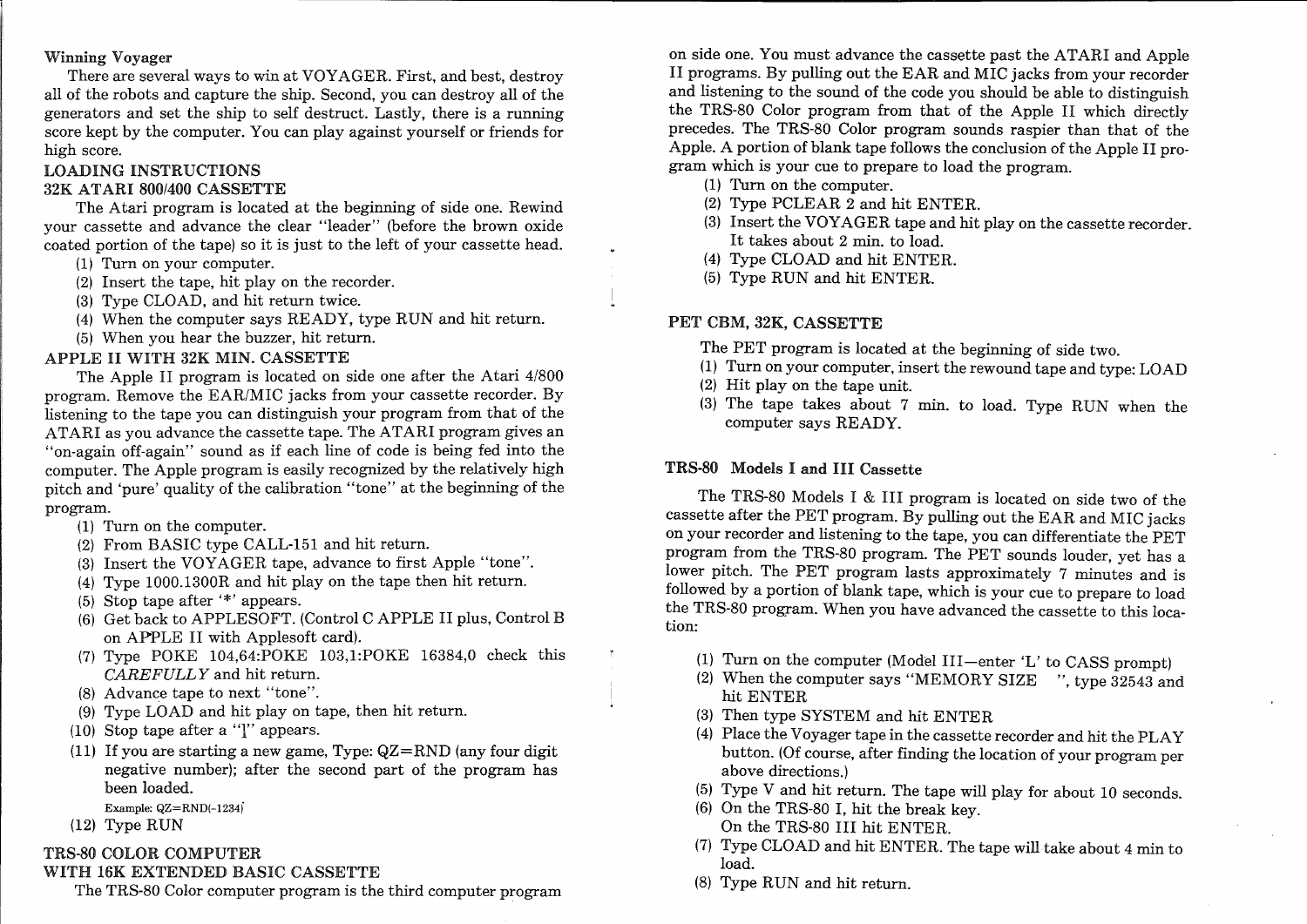### DISK LOADING INSTRUCTIONS FOR APPLE AND ATARI 32K

On the APPLE, simply insert the diskette before power-up.

On the ATARI turn on the 810 disk drive before turning on the computer. After the red light goes out insert the diskette. Turn on the ATARI 800/400.

### YOU NAME IT, WE'VE GOT A GAME ON IT...

The Avalon Hill Game Company is the world's largest publisher of a great variety of strategy board games of skill. We manufacture over  $150$ games; including wargames, sports strategy and statistical replay games, power politics games, adventure and role-playing games, and games on fantasy and science fiction. For complete information with pretty pictures, write the factory and ask for a *game catalog* on:

 $\Box$  Adventure Gaming (including war, SF, and fantasy games)

 $\Box$  Sports Gaming  $\Box$  Leisure Time and Family Gaming

Send \$1.00 for each catalog ordered.

The Avalon Hill Game Company Consumer Relations 4517 Harford Road, Baltimore, MD 21214

### QUESTIONS ON PLAY

The clarity of these rules has been verified by *Software Testers of Universal Microcomputer Programmers (STUMP)* and deemed *"complete"* in all facets of instruction. Please re-read them in areas that seem unclear at first reading. Questions on play can be answered by the factory *only* upon receipt of a self-addressed envelope bearing first-class postage.

#### IF YOU CANNOT LOAD THE PROGRAM

1. Check your equipment carefully to be sure that all cables and connections are correct.

2. Re-read the section in your computer's manual that tells you how to load software. Try to load software again.

3. If you can adjust the volume on your recorder, try different settings, both higher and lower.

4. If possible, load another program from a tape or disk you know works on your computer. This will prove that your equipment works. Try once more to load your game. .

5. The normal reason software will not load is tape recorder or disk drive head misalignment. Your computer may be able to save and load

programs on its own recorder, but be unable to read software made on a different recorder for this reason. Be sure your recorder heads are correctly aligned. Your local computer store or dealer can help you with this.

6. If the program still cannot be loaded, send the software, with a complete description of the problem (what type of computer you have, what the computer says, if anything, when you try to load the software or play the game, and what you did to try to get it to load.) to:

Avalon Hill Microcomputer Games 4517 Harford Road Baltimore, Maryland 21214

Defective software will be replaced.



Game Conceived and Programmed by William Volk

*Special Thanks to Jim Butterfield For CBM Graphics.*

### DESIGN CREDITS

Cover Art: Bob Haynes Typesetting: Colonial Composition Printing: Monarch Services

UNAUTHORIZED REPRODUCTION OF THIS GAME INANY FORM IS SPECIFICALLY PROHIBITED. WE CONSIDER ANY VIOLA-TION OF THIS REQUEST DETRIMENTAL TO OUR LEGAL RIGHT TO EXIST IN A COMPETITIVE BUSINESS ENVIRONMENT.

©THE AVALON HILL GAME COMPANY 1981 All Rights Reserved Computer Program and Audio Visual Display Copyrighted